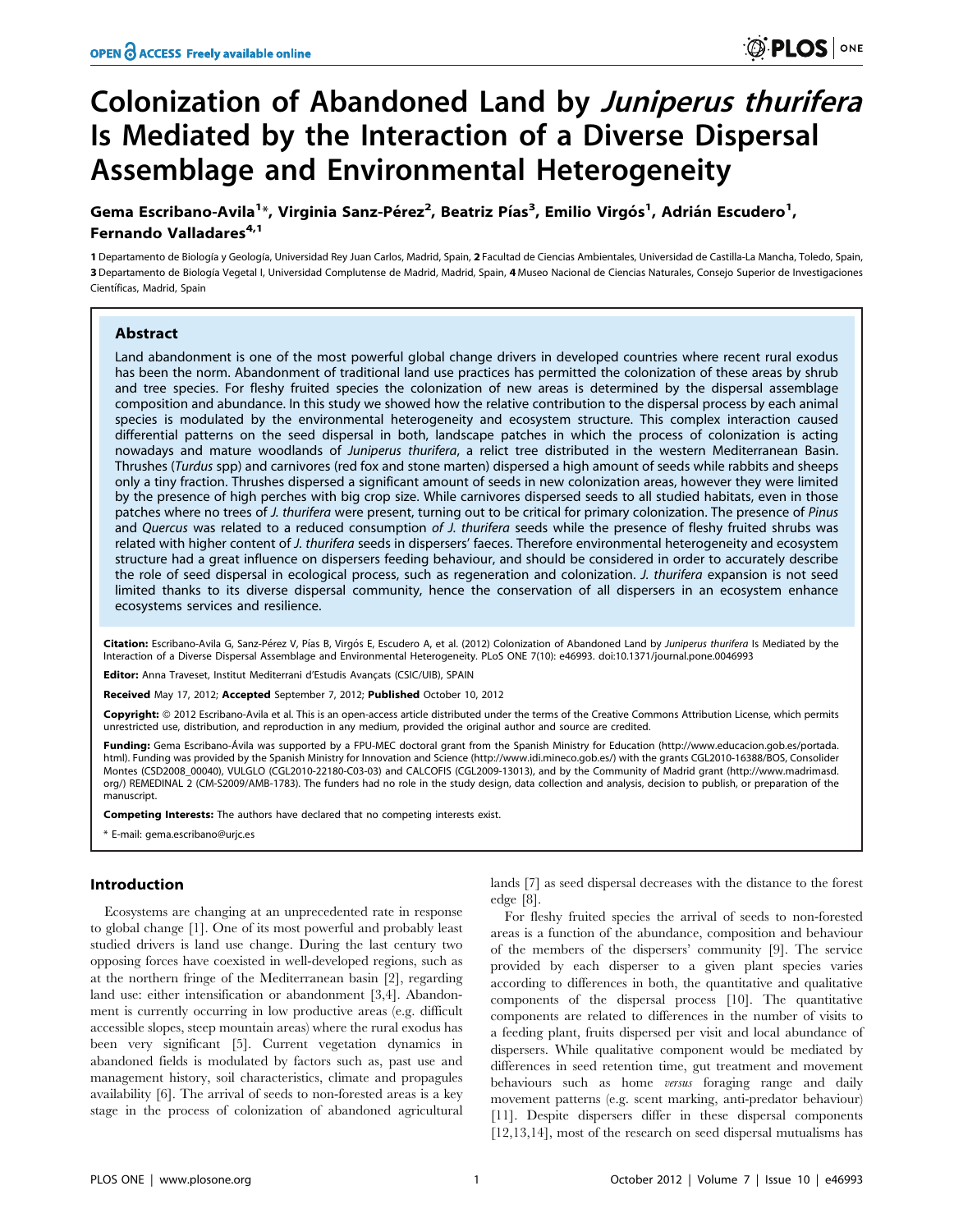been focused on single species, or at the best, in single functional groups. However the few works in which the complete assemblage was considered have reinforced the idea that each species differentially contributed to the quantitative and qualitative terms of the dispersal process [12,15,16,17]. In order to assess how seed dispersal contributes to critical ecological processes such as forest maintenance, regeneration and colonization, the complete community of potential dispersers and their differential behaviour need to be taken into account [16,18,19]. Composition of the dispersers' community and their behavior could vary according to the environmental heterogeneity and ecosystem structure (e.g. woody and shrub cover, fruiting environment) [19,20]. This knowledge seems critical in order to unveil how woodland expansion due to land abandonment operates and to develop adequate management strategies.

Woodlands of Juniperus thurifera have been subjected to a traditional management (e.g. logging, grazing and destruction for crop cultivation), however since the middle of the XIX century these activities have drastically decreased allowing the species to increase in density and currently to colonize abandoned fields [21,22] which is provoking a spectacular shift into new colonization areas [23]. *J. thurifera* is a fleshy fruited relict tree with a diverse assemblage of legitimate seed dispersers, such as thrushes Turdus spp. [24,25]; carnivores, such as red foxes (Vulpes vulpes) and stone martens (Martes foina) [12,15]; herbivores, as rabbits (Oryctolagus cuniculus) [12,26] and even domestic sheeps (Ovis aries) [27]. Since all these animals profoundly differ in their quantitative and qualitative efficiency on the dispersal process [10], their relative contribution to the expansion process of  $\tilde{\jmath}$ , thurifera must be markedly different.

Dispersal season of  $\tilde{J}$ . thurifera occurs from the middle autumn until the end of the winter, during this period carnivores, thrushes and rabbits are active frugivores when other food resources are scare [12,24,25,26,27,28] hence we expect all of them will contribute to increase the density of mature woodlands by dispersing high quantity of seeds. Our expectations are that in new colonization areas, where isolated junipers remained, carnivores and thrushes should be the main dispersers, as they can transport a relatively large quantity of seeds [16]. However, the contribution of thrushes, as specialist feeders, will be conditioned to the presence of fruiting trees and crop size. In addition, we expect that the arrival of seeds to remaining active agricultural lands, where  $\tilde{J}$ . thurifera is absent, will be carried out mainly by carnivores according to their generalist diet and wide home range [19,28]. We also expect that sheeps disperse a low amount of seeds being their contribution to the dispersal process marginal [12]. Dispersers' post-feeding behaviour that conditioned the deposition pattern is also critical. In this sense we hypothesized that thrushes will disperse more seeds beneath the canopy of adult junipers or other fleshy fruited species. Rabbits will disperse more seeds on open pasture where they feed and under the canopy of fruiting trees where warrens used to be located. Carnivores, according to their territoriality and scent marking, will disperse more seeds to visible and conspicuous non canopied microhabitats.

In order to test our hypothesis we evaluate the role of seed dispersal in the expansion process of  $\tilde{J}$ . thurifera woodlands into new colonization areas by considering the whole dispersal assemblage community, their feeding behaviour and dispersal deposition pattern and how environmental heterogeneity occurring in the ecosystems influence dispersers behaviour. Specifically, we evaluate the following questions: a) what is the quantitative contribution of each member of the dispersal assemblage community to the seed dispersal in the different habitats: mature woodland, new colonization areas and active agricultural lands? b) How the deposition patterns of each disperser condition the arrival or seeds to different microhabitats? c) Are the quantitative contribution of each disperser and their seed deposition patterns consistent across different sites?

## Materials and Methods

#### Ethics Statement

All necessary permits were obtained for the described field studies from the Dirección General de Montes y Espacios Naturales de Castilla-La Mancha. All animal work was conducted according to relevant Spanish and international guidelines.

## Study Area

The study was conducted during  $\tilde{J}$ . thurifera dispersal season  $2008-2009$  in Alto Tajo and Parameras de Maranchón, Hoz de Mesa y Arangocillo, both of them Special Areas of Conservation of the Natura 2000 network located in Guadalajara province, central Spain. The study area covers 40 km<sup>2</sup> (centroid 40<sup>o</sup> 55¢ N, 2<sup>o</sup> 10¢ W) (Figure 1A).The climate is Mediterranean continental with rainfall around 500 mm per year with a pronounced summer drought. Mean annual temperature is  $10.2^{\circ}$ C, with January being the coldest month (mean temperature:  $2.4^{\circ}$ C) and July the warmest (mean temperature:  $19.5^{\circ}C$ ). Snowfalls occur from November to April (www.aemet.es).The mean elevation of the area is 1200 m where the vegetation is mainly composed by open woodlands dominated by  $\tilde{J}$ . thurifera.

### Sampling Design

The complexity of the territory was classified in three habitats which describe the ongoing process of expansion, mature woodland remnants (MW), new colonization areas (NCA) and ongoing active agricultural lands (AL).  $\tilde{J}$ . thurifera cover on MWs was over 30% with a high abundance of adult trees. NCAs were abandoned agricultural fields or livestock pastures patches where J. thurifera cover was under 15%, being most of the individuals newcomers. In order to evaluate if the expansion process was limited to areas with some  $\tilde{J}$ . thurifera remanent or contrary if patches without any individual of the species could receive seeds, AL without any  $\tilde{J}$ . thurifera tree were also included in the study. These habitats did not suffer any management tasks during the survey process. We selected different sites in which the habitats MW, NCA and AL were represented: Maranchón, Torremocha, Cobeta, Riba and Huertahernando (Figure 1A). All habitats were represented in Maranchón and Torremocha, in Cobeta only MW was found while in Riba and Huertahernando only NCA and AL habitats were studied (Figure 1B). In each MW, we selected a total area of  $2000\times50$  m in which seed dispersal process was studied independently for each functional group of dispersers (see Faeces collection below). In NCA and AL seed dispersal was studied in plots of  $100\times50$  meters. A total of 16 NCA plots were selected which were unevenly distributed among Maranchón (6 plots), Torremocha (5), Riba (3) and Huertahernando (2) as a function of the available habitat fragments. For AL a total of 12 plots were selected distributed among Maranchón (4 plots), Torremocha (4), Riba (2) and Huertahernando (2) (Figure 1B).

## Faeces Collection

Thrush pellets, carnivore scats and rabbit and sheep droppings (discrete clumps containing from 15 to 20 pellets) were considered as individual and comparable faecal deposits (hereafter faeces). Faeces collection was conducted during the dispersal season (December-March). Each faeces was collected and packed in a paper bag and the microhabitat (*J. thurifera*, shrub or open area) in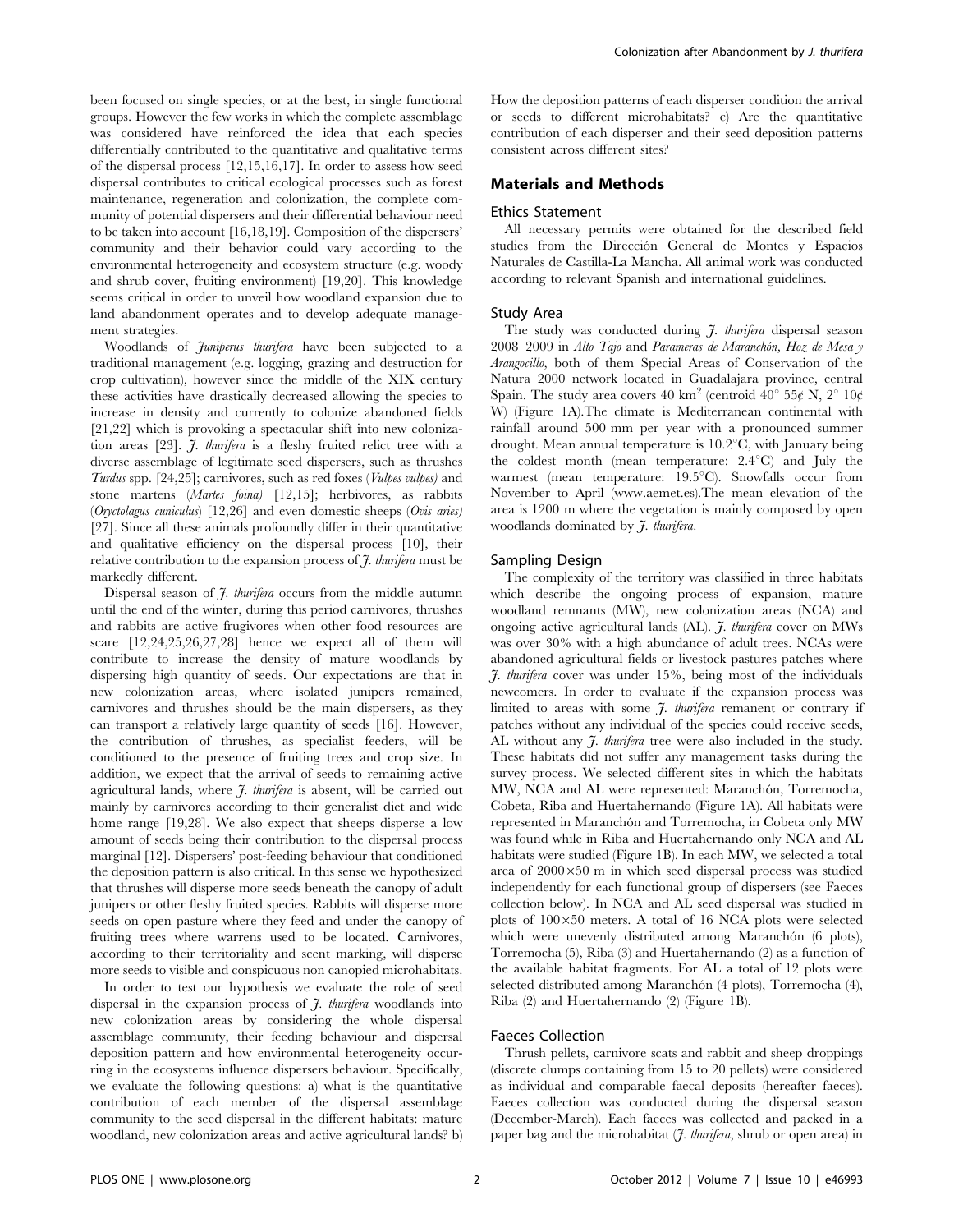

Figure 1. Location, study area and sampling design. Fig. 1A, on the top left of the figure we present the location of the study area within the Iberian Peninsula. On the top right, a zoom to the protected areas, Alto Tajo and Parameras de Maranchón, Hoz de Mesa y Arangocillo (Natural 2000 Network) where the study sites are located. Fig.1B, a graphical description of the different study sites and the amount and distribution of the habitats describing the ongoing process of J. thurifera expansion. doi:10.1371/journal.pone.0046993.g001

which each faeces was found recorded. We considered the influence area of  $\tilde{J}$ . *thurifera* and shrub microhabitats of 6 and 4 meters respectively away from the trunk. When a faeces was found within a further distance of these microhabitats it was considered as an open microhabitat.

The survey procedure differs between the studied habitats according to the detectability of the dispersers in each habitat and species behaviour. MWs consisted on homogeneous and continuous areas in the territory with a high percentage of tree cover and fruiting trees, therefore dispersers will highly occupied these habitats [12]. Whereas NCAs-ALs consisted on discrete and small fragments with a reduced tree cover and fruits availability. Thus, a reduced occupancy in relation MW is expected. A reduced occupancy is related with a lower detectability [29,30,31,32], therefore in order to obtain reliable data about the occupancy of all studied habitats the sampling effort cannot be identical in areas of large occupancy (MW) and those with sporadic or lower intensity of occupancy (NCA and AL). Hence, more sampling effort was needed in those areas where the occupancy and thus detectability is lower. According to this, and attending to different behaviour and movement patterns of dispersers we performed a different sampling scheme for thrushes and mammals. Thrushes dispersal was assessed twice along the study period, coinciding with the moment of thrushes' censuses (see thrushes' abundance section). Thrushes perform a non-random use of the habitat being quite focused to trees with large fruit availability and high size for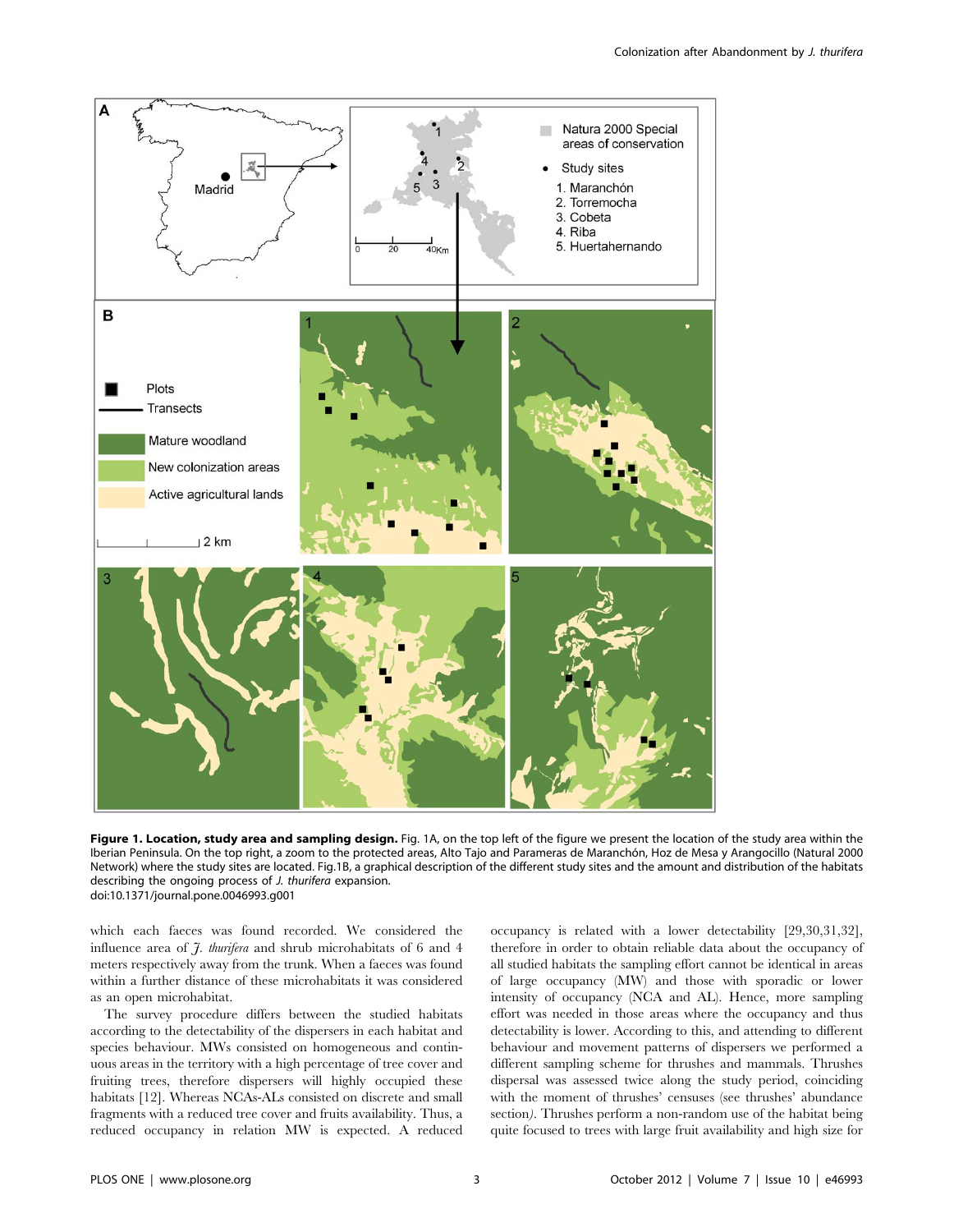perching [12,24]. Therefore we performed a stratified sampling focused on trees in mature woodland where the cover of trees was high. We sampled 15 sub-plots within the area selected in each MW. We sampled 10 transects of  $1\times10$  m located at random compass direction away from the microhabitats  $\tilde{\tau}$ . thurifera tree and shrub [12] in each sub-plot. However, in NCA very few trees for perching were available and trees with cones were usually one while in AL they were totally absent. In order to avoid overestimation of seed dispersal in NCA and AL patches the total surface of the plot of those habitats was sampled. Mammal's dispersal was assessed fortnightly during the whole dispersal season. Faeces in each MW were collected in a  $2000\times3$  m transect within the selected area, this methodology is optimum for areas with high occupancy and detectability [31]. However, according to the lower detectability on NCA and AL, we needed to increase the sampling effort, therefore we sampled the whole surface of the plot of the mentioned habitats. All fresh faeces were collected and the microhabitat in which they occurred, according to the criteria defined above, recorded.

## Juniperus Thurifera Crop Size

We randomly selected 20 adult fruiting trees in each MW and 1 in each NCA (rarely more than one was present). In each tree we counted all the arcestides (organs equivalent to fleshy fruits) inside 4 quadrates of  $15\times20$  cm randomly located in the crown at different heights and compass directions. Since we used a density estimate of arcestides as surrogate of crop size, the sum of the counted arcestides in the four samples was divided by the total sampled area for each tree.

### Tree and Shrub Description

We identified all tree and woody shrub species and their covers in all sites. In each MW we walked along 2 km lineal transect. Every 100 meters we established a 15 meter meters radius circumference in which the percentage cover of each tree species and woody shrubs was estimated. The final cover was the result of add up the twenty partial percentage covers for each species. In the case of NCA plots all trees and woody shrubs present were identified and their percentage cover established.

## Thrushes' Abundance

We conducted two thrushes' censuses during the study period, in November 2008 (early winter) and in February 2009 (late winter). Within the area selected in MW we established a 2 km length transect with a main belt 50 m wide [12]. In NCA and AL the census were undertaken from a watching point in the centre of each plot. All thrushes seen or heard, walking along the transects or in the watching points were recorded. Total observation effort was 20 hours, 6 in MW, 8 in NCA and 6 in AL. We started census at sunrise and stopped at 11:00 hours. Both early and late winter censuses were conducted during three consecutive days with favourable weather by the same two observers.

## Data Analyses

Variation in crop size was analysed using a general mixed model with the number of arcestides (log transformed for obtaining normal error distributions) as response variable with, habitat (MW, NCA) as fixed factor and site as random factor. In order to evaluate the possible effects of environmental heterogeneity (total cover of tree species different to  $\tilde{J}$ . thurfera and total cover of fleshy fruited species) in dispersers feeding behaviour we performed two Generalized Linear Mixed models (GLMMs). To test if environmental heterogeneity influenced the choice of dispersers to consume or not consume  $\tilde{J}$ . thurifera seeds we used the presence/absence of  $\tilde{\jmath}$ . thurifera seeds in each faeces as response variable with Binomial error distributions and logit as link function. To test if the environmental heterogeneity influenced the quantity of  $\tilde{J}$ . thurifera seeds consumed by disperses we used the total number of  $\tilde{J}$ . thurifera seeds dispersed in each faeces as response variable with Poisson error distribution and log as link function. In both models habitat and disperser were used as fixed factors and the variables defining environmental heterogeneity: total cover of tree species different to  $\tilde{J}$ . thurifera and total cover of fleshy fruited species different of  $\tilde{J}$ . thurifera, were used as additional fixed factors maintaining site as random factor. In order to test for differences in seed dispersal according to site, habitat, microhabitat and disperser we performed a new GLMM with the density of dispersed seeds per hectare as response variable and habitat, microhabitat and disperser as fixed factors together with site as a random factor being the corresponding error distribution Gaussian and the link function identity. Active agricultural lands habitats (AL) were analysed separately according to the lack of covered microhabitats. In this case a GLMM was performed with density of dispersed seeds per hectare as response variable, disperser as fixed factor and site as random factor with a Gaussian error type and the link function identity. All analyses were conducted in R environment [33] with additional packages ''nlme'' [34] and "lme4" [35].

## Results

## Tree and Shrub Description

Maranchón MW had the lowest tree cover among juniper woodlands having Cobeta the highest. In NCAs, Huerta and Torremocha were more open than Maranchón and Riba, which presented the highest cover (72%). The most common fleshy fruited species apart from  $\tilde{J}$ . thurifera was  $\tilde{J}$ . communis except in Riba where this rank position was occupied by Rosa spp  $(11.7\%)$  and  $\tilde{J}$ . oxycedrus (4%). On the other hand  $\tilde{J}$ . phoenicea (2.3%) was present only in Cobeta which was the MW with the highest number of tree species with more than a tenth percentage covered by pines and oaks (Table 1).

## Juniperus Thurifera Crop Size

Arcestides density differed significantly between habitats MWs had a higher density of arcestides than NCA. The estimates were 2.02, 1.37 for MW and NCA respectively which were significantly different from  $(0)$  (P value  $\leq 0.001$ ) in both cases. Arcestides density was similar for the MWs of Torremocha, Maranchón and Cobeta (Figure 2).

## Thrushes' Abundance

A total of five species of thrushes were recorded during the censuses: Turdus viscivorus (57.1% of thrushes), Turdus philomelos (35.8%), Turdus merula (4.3%), Turdus iliacus(2.1%), and Turdus pilaris (0.7%). In general thrushes' abundance was higher in MW than in NCA and AL. However in Torremocha and Riba thrushes' abundance in NCA was similar to MW during the late winter. A similar abundance was found for the three MWs in the two dates, though a decreased was found in Cobeta in late winter. In general we did not observe thrushes in AL with the exception of Torremocha (Table 2).

# Environmental Heterogeneity, Faeces Abundance and Number of J. thurifera Seeds Per Faeces

A total of 1627 faeces were collected during the study period, of which the highest number were thrushes' pellets (1192), then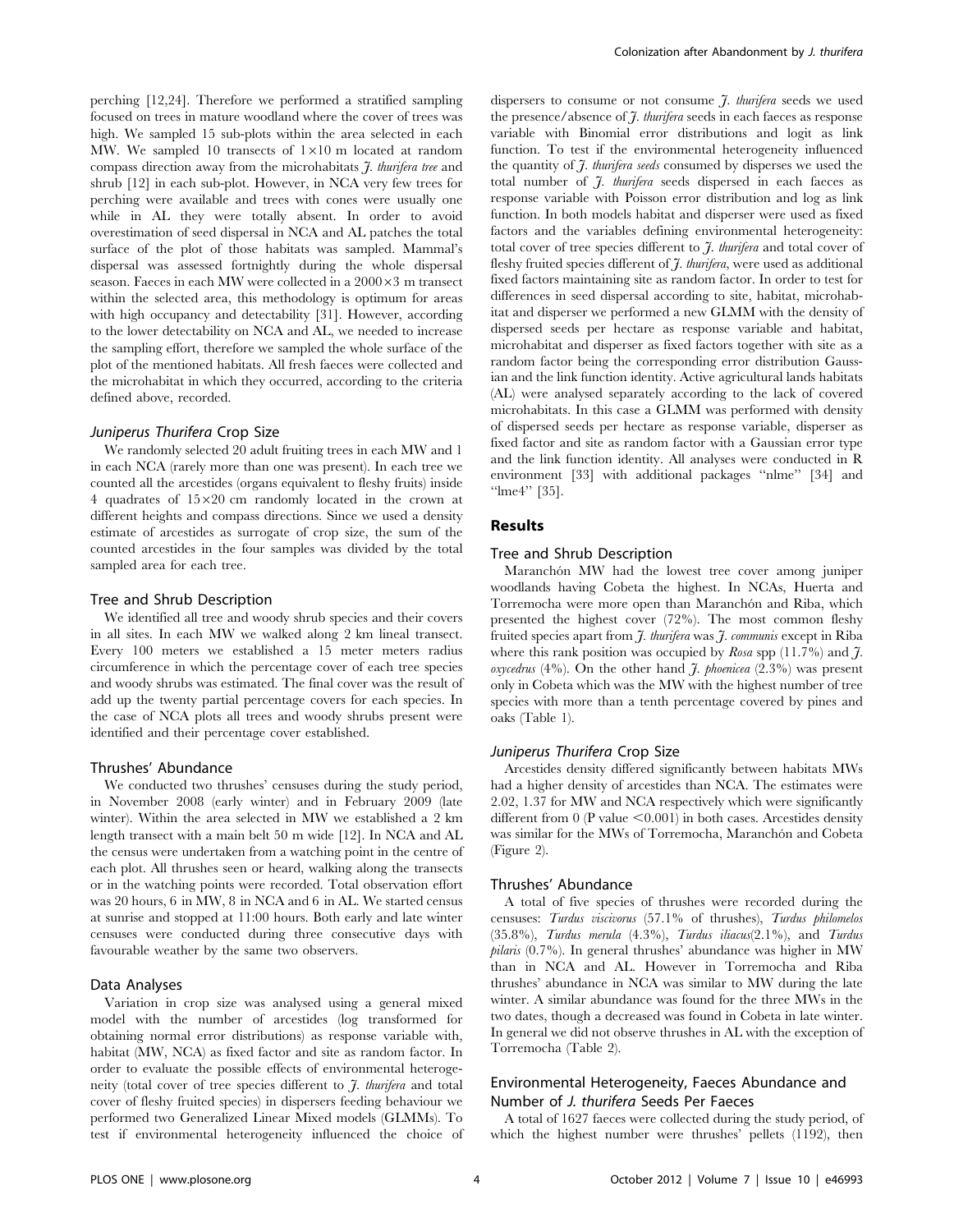#### Table 1. Tree and shrub species cover.

| Site           | <b>Habitat</b> | Cover | JT   | JC   | JO             | JP  | R    | GS   | PH   | QI   | QF  |
|----------------|----------------|-------|------|------|----------------|-----|------|------|------|------|-----|
| Maranchón      | <b>MW</b>      | 42    | 30.6 | 10.2 |                |     | 0.8  | 1.2  |      |      |     |
|                | <b>NCA</b>     | 28    | 10   | 8.1  |                |     | 0.9  | 9.3  |      |      | 0.4 |
| Torremocha     | <b>MW</b>      | 60    | 46   | 6.6  |                |     | 0.1  | 9.7  |      | 2.5  |     |
|                | <b>NCA</b>     | 21    | 8    | 0.8  |                |     |      | 10.6 |      | 0.1  | 0.9 |
| Cobeta         | <b>MW</b>      | 71    | 47   | 5.7  | 2.1            | 2.3 | 0.3  | 1.8  | 17.6 | 10.8 | 0.7 |
| Riba           | <b>NCA</b>     | 72    | 4    | 0.2  | $\overline{4}$ |     | 11.7 | 60   |      |      | 0.4 |
| Huertahernando | <b>NCA</b>     | 10    | 10   |      |                |     |      |      |      |      |     |

MW: mature woodland: NCA: new colonization areas: Cover: Total percentage cover (%); Percentage cover of the species (%): JT: Juniperus thurifera; JC: Juniperus communis; JO: Juniperus oxycedrus; JP: Juniperus phoenicea; R: Rosa spp; GS: Genista scorpius; PH: Pinus halepensis, QI: Quercus ilex; QF: Quercus faginea. Blank space indicates the species was not present.

doi:10.1371/journal.pone.0046993.t001

herbivores droppings (224) and lastly carnivores (211). One hundred faeces were collected in AL and therefore were not used for the analysis of dispersers feeding behaviour and environmental heterogeneity analyses due to the lack of natural vegetation in these plots.

Stone marten was the species which dispersed the higher number of faeces with presence of  $\tilde{\jmath}$ . thurifera and sheeps the lowest. Tree cover excluding  $\tilde{J}$ . *thurifera* was negatively related to the presence of J. thurifera seeds on dispersers faeces but not to the cover of fleshy fruited species different to  $\tilde{\tau}$ . thurifera (Table 3). The number of seeds contained in each faeces was opposite to the rank of number of faeces: carnivores dispersed the highest number of seeds per faeces (36 in average), then herbivores (4) and lastly thrushes (0.7). In general both variables, the number of faeces and J. thurifera seed per faeces decreased from the MW to AL for all dispersers (Table 4 and Table S1). Tree cover excluding  $\tilde{\tau}$ , thurifera was also negatively related to the number of seeds of  $\tilde{\jmath}$ . thurifera dispersed per faeces while total cover of fleshy fruited species apart from  $\tilde{J}$ . thurifera was positively related (Table 4).

In relation to deposition patterns in the MWs, the role of thrushes was similar in the three sites and they usually preferred J. thurifera canopied microhabitats. Herbivores, especially rabbits, deposited more faeces and a higher number of seeds per faeces in Torremocha than in the other sites and mainly in open microhabitats. Most carnivores faeces collected contained J.



Figure 2. Crop size. Crop size (mean  $\pm$  SE number of arcesti $des*0.12\text{m}^{-2}$ ) on mature woodlands (MW) and new colonization areas (NCA) for all studied sites. TOTAL (mean  $\pm$  SE number of arcestides/  $(0.12\text{m}^2)$  for each habitat type is represented on the first two columns. doi:10.1371/journal.pone.0046993.g002

thurifera seeds in the MW of Maranchón  $(84%)$  and Torremocha (94%) with a high number of seed per faeces (67 and 96 respectively). By contrast, in the MW of Cobeta most carnivores faeces contained small-mammals remnants and seeds of two coexisting congeners, Juniperus oxycedrus and Juniperus phoenicea being the average number of  $\tilde{J}$ . thurifera seeds per faeces really low (5). The microhabitat preferred by carnivores in MW was shrub (Table S1).

Deposition patterns in NCA patches of Maranchón and Torremocha were quite similar to those on the MW but with a lower abundance of faeces and seeds per faeces. In Riba we found that carnivores, mainly stone martens, disperse a high number of faeces in comparison with the rest of the sites. It is worth noting that faeces did not contain any seed of  $\tilde{J}$ . thurifera in this last case, while congener  $\tilde{J}$ . oxycedrus seeds were abundant. A similar pattern in the number of deposited faeces versus dispersed seeds per faeces was found for thrushes which deposited the highest number of faeces of all NCAs in Riba although only 15% of them contained  $\tilde{J}$ . thurifera seeds. They had a low number of seed per faeces (0.21), being Rosa spp seeds abundant. We did not found any carnivores' faeces in Huerta and only thrushes generated some seed dispersion preferring the *J. thurifera* canopied microhabitat (Table S1).

In AL the total number of faeces and seed number per faeces

Table 2. Thrushes abundance.

| <b>Site</b>    | <b>Habitat</b> | Early<br>Winter | Late<br>Winter |
|----------------|----------------|-----------------|----------------|
| Maranchón      | <b>MW</b>      | 9.1             | 13.8           |
|                | <b>NCA</b>     | 1.7             | 0.33           |
|                | <b>AL</b>      | $\mathbf{0}$    | $\mathbf{0}$   |
| Torremocha     | <b>MW</b>      | 11.4            | 9.1            |
|                | <b>NCA</b>     | $\Omega$        | 12.8           |
|                | AL             | 0.5             | 7.5            |
| Cobeta         | <b>MW</b>      | 12.3            | 6.4            |
| Riba           | <b>NCA</b>     | $\overline{2}$  | 12             |
|                | <b>AL</b>      | $\Omega$        | $\mathbf{0}$   |
| Huertahernando | <b>NCA</b>     | $\Omega$        | $\Omega$       |
|                | <b>AL</b>      | $\mathbf 0$     | $\mathbf{0}$   |

Thrushes' abundance (Turdus spp\*  $Ha^{-1}$ ) in the three habitats, MW: mature woodland; NCA, new colonization areas; AL, active agricultural lands. doi:10.1371/journal.pone.0046993.t002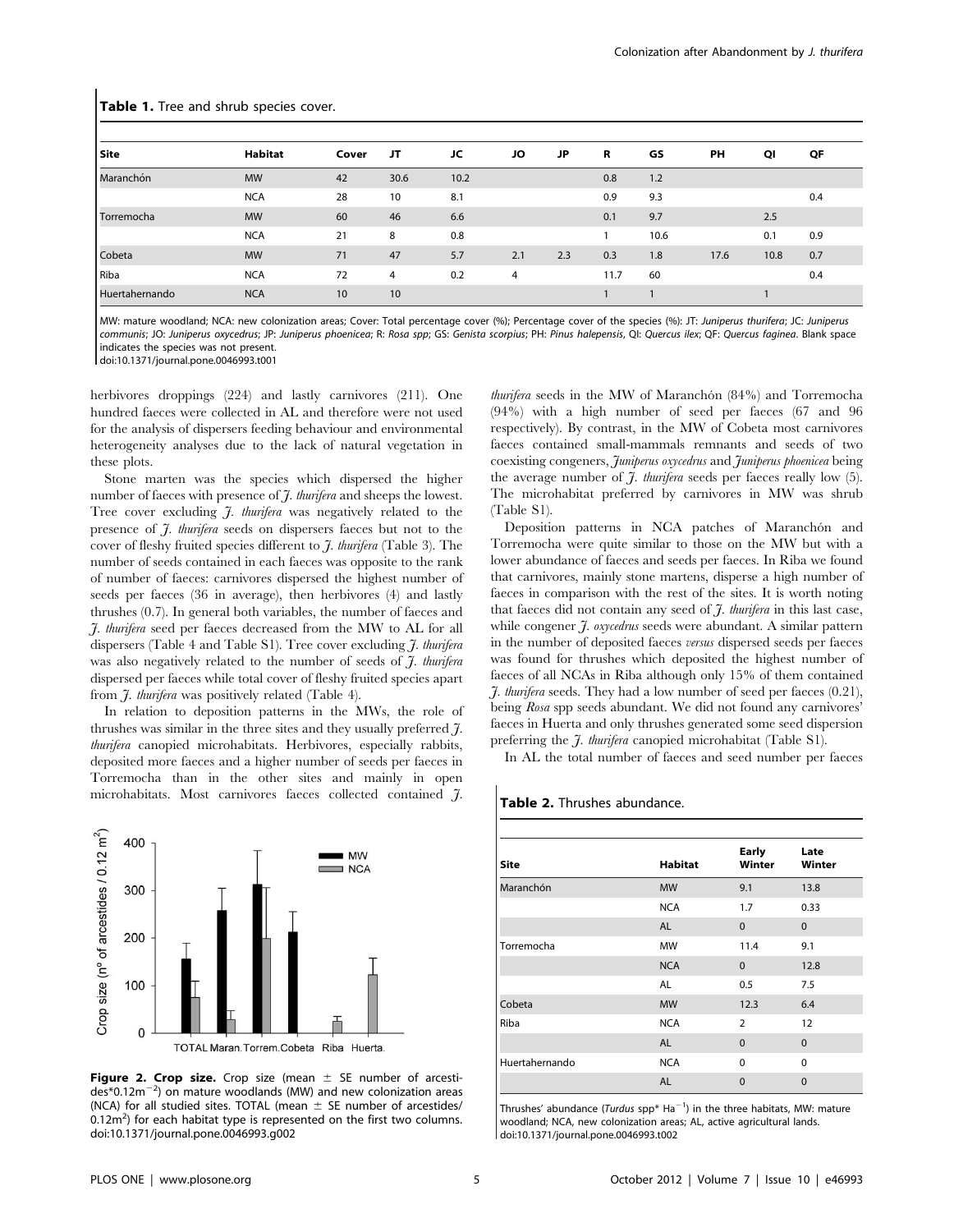Table 3. General linear model result for J. thurifera seeds presence/absence in each faeces.

| <b>Fixed effects</b> |                               | <b>Parameter value</b> | <b>SE</b> | z value | Pr(> z ) |
|----------------------|-------------------------------|------------------------|-----------|---------|----------|
| Intercept            |                               | 0.31                   | 1.56      | 0.20    | 0.842    |
| Disperser            | <b>Stone marten</b>           | 1.46                   | 0.56      | 2.61    | 0.009    |
|                      | Red fox                       | 0.69                   | 0.50      | 1.39    | 0.166    |
|                      | Thrushes                      | 0.46                   | 0.45      | 1.02    | 0.309    |
|                      | Sheep                         | $-1.64$                | 0.49      | $-3.32$ | 0.001    |
| Habitat              | <b>New colonization areas</b> | $-0.67$                | 0.26      | $-2.58$ | 0.010    |
| Fruits cover         |                               | 0.03                   | 0.05      | 0.66    | 0.510    |
| <b>Tree cover</b>    |                               | $-0.45$                | 0.10      | $-4.26$ | 0.000    |
| Random effects       |                               |                        |           |         |          |
|                      | Intercept                     | Residual               |           |         |          |
| SD                   | 9.67                          | 3.11                   |           |         |          |

Significant effects (P<0.05) are indicated in bold. When P value was smaller than 0.001, <0.001 was indicated. D.F: degrees of freedom. SE: Standard Error. SD: Standard Deviation. Missing levels of factors (disperser: rabbit; habitat: woodland) are included on the intercept. doi:10.1371/journal.pone.0046993.t003

sharply decreased in relation to MW and NCA. The dispersal pattern generated by dispersers was site depended. Thus in Maranchón only foxes produced dispersal patterns, in Torremocha both species of carnivores, sheeps and thrushes deposited faeces and seeds while in Huerta only foxes and thrushes did. Finally we did not found any dispersed seed by any disperser in the Riba AL (Table S1).

## Seed Dispersal

Seed dispersal was one hundred fold times higher in MW than in NCA. The disperser which produced the highest seed dispersal was the red fox followed by the stone marten, thrushes and lastly herbivores (Table 5, Figure 3). However their relative efficiency was habitat-depend (Figure 3, Figure 4). Carnivores played a more important role on the seed dispersal process in MW while in NCA the relative importance of all dispersers was similar (Figure 3, Figure 4). Seed dispersal did not vary across microhabitats, thus all microhabitats receive a similar amount of seeds as a result of the different deposition patterns of dispersers (Figure 4). Both species of carnivores presented a clear preference for shrub and open

microhabitats in MW and in NCA whereas thrushes and herbivores changed their deposition patterns with the habitat. Thrushes dispersed similar quantities of seeds beneath the crown of J. thurifera trees and open areas in MW while in NCA most of the seeds dispersed by them where on  $\tilde{J}$ . thurifera microhabitat. On the other hand herbivores in MW dispersed small number of seeds and mostly in open microhabitats while in NCA they dispersed more seeds and mostly beneath the crown of  $\tilde{J}$ . thurifera trees (Figure 4). For AL, carnivores were the main dispersers especially foxes (figure 5), which were the only ones with an estimate significantly different from 0 (Estimate 29.37,  $P = 0.0031$ ).

## Discussion

The main functional groups of dispersers of  $\tilde{J}$ . thurifera were thrushes and carnivores since herbivores, especially sheeps, dispersed significantly fewer seeds. According to our expectations thrushes and carnivores had a critical role in the process of woodland expansion and colonization of abandoned fields. Both thrushes and carnivores differed in their efficiency according to

Table 4. General linear model result for J. thurifera seeds abundance per faeces.

| <b>Fixed effects</b>  |                               | <b>Parameter value</b> | SE   | z value  | Pr(> z ) |
|-----------------------|-------------------------------|------------------------|------|----------|----------|
| Intercept             |                               | 2.62                   | 1.18 | 2.23     | 0.03     |
| <b>Disperser</b>      | <b>Red fox</b>                | 1.05                   | 0.06 | 18.21    | < 0.001  |
|                       | <b>Stone marten</b>           | 0.94                   | 0.06 | 15.95    | < 0.001  |
|                       | Sheep                         | $-2.33$                | 0.10 | $-24.01$ | < 0.001  |
|                       | <b>Thrushes</b>               | $-3.13$                | 0.07 | $-47.15$ | < 0.001  |
| <b>Habitat</b>        | <b>New colonization areas</b> | $-1.81$                | 0.09 | $-20.16$ | < 0.001  |
| <b>Fruits cover</b>   |                               | 0.06                   | 0.02 | 2.64     | 0.008    |
| <b>Tree cover</b>     |                               | $-0.40$                | 0.05 | $-8.68$  | < 0.001  |
| <b>Random effects</b> |                               |                        |      |          |          |
|                       | Intercept                     | Residual               |      |          |          |
| <b>SD</b>             | 6.61                          | 2.57                   |      |          |          |

Significant effects (P<0.05) are indicated in bold. When P value was smaller than 0.001, <0.001 was indicated. D.F: degrees of freedom. SE: Standard Error. SD: Standard Deviation. Missing levels of factors (disperser: rabbit; habitat: woodland) are included on the intercept. doi:10.1371/journal.pone.0046993.t004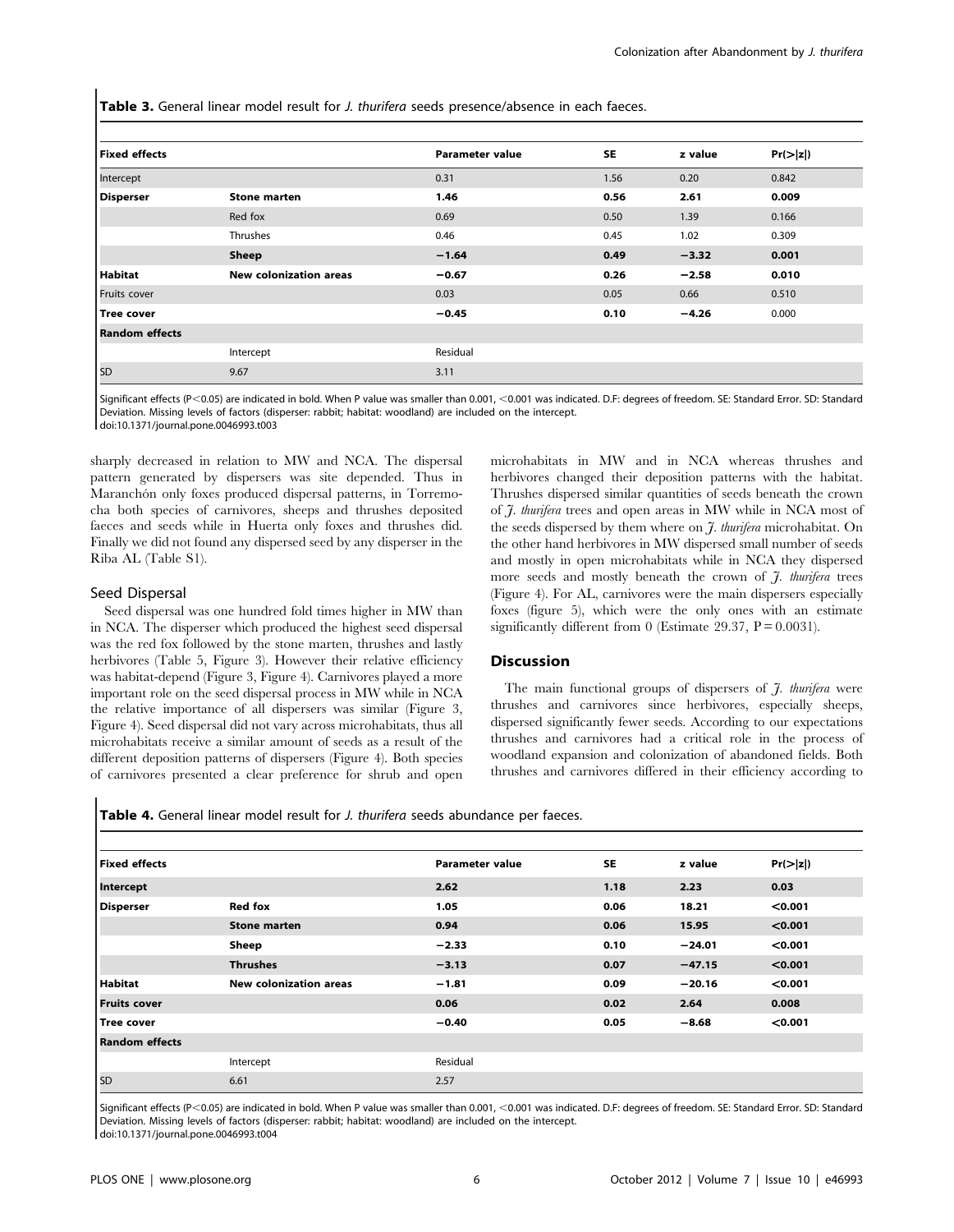Table 5. General mixed model result for seed dispersal analyses for mature woodland (MW) and new colonization areas (NCA).

| <b>Fixed effects</b> |                             | Parameter<br>value | SE     | DF |         | t-value p-value |
|----------------------|-----------------------------|--------------------|--------|----|---------|-----------------|
| Intercept            |                             | $-1088.47$         | 686.86 | 93 | $-1.58$ | 0.116           |
| Habitat              | Woodland                    | 2139.98            | 502.88 | 93 | 4.26    | < 0.001         |
| <b>Disperser</b>     | Stone marten                | 983.49             | 676.23 | 93 | 1.45    | 0.149           |
|                      | Sheep                       | $-41.71$           | 676.23 | 93 | $-0.06$ | 0.951           |
|                      | <b>Red fox</b>              | 2160.13            | 676.23 | 93 | 3.19    | 0.002           |
|                      | Thrushes                    | 514.63             | 676.23 | 93 | 0.76    | 0.449           |
| Microhabitat         | Shrub                       | 704.36             | 523.81 | 93 | 1.34    | 0.182           |
|                      | J. thurifera tree $-305.48$ |                    | 523.81 | 93 | $-0.58$ | 0.561           |
| Random<br>effects    |                             |                    |        |    |         |                 |
|                      | Intercept                   | Residual           |        |    |         |                 |
| <b>SD</b>            | 726.70                      | 2191.24            |        |    |         |                 |

Significant effects ( $P$ <0.05) are indicated in bold. When P value was smaller than 0.001,  $<$  0.001 was indicated. D.F: degrees of freedom. Missing levels of factors (disperser: rabbit; habitat: new colonization areas; microhabitat: open) are included on the intercept.

doi:10.1371/journal.pone.0046993.t005

their feeding behavior and post dispersal pattern, which was modulated by habitat type and particularly by environmental heterogeneity and ecosystem structure. This complex interaction between dispersers and ecosystem heterogeneity surely is conditioning the spatial and genetic structure of the expanding and former woodlands. Our results also shed light on the poorly understood process of seed dispersal in heterogeneous habitats at the landscape scale, especially complex in the case of very fragmented or highly disturbed landscapes such as abandoned fields [36].

# Differential Role of the Disperser Community on the Process of Woodland Expansion

It is well known the role of frugivores birds on plant dispersal far from parental trees [37,38], since large and medium-sized birds can fly intermediate and long distances  $(>200 \text{ m})$ , even across open areas located between forest or shrubland remnants [16,39,40]. In the case of thrushes, some species, as T. viscivorus, T. pilaris and T. iliacus, showed flight distances ranging from 50 m to 300 m after feeding  $[16,17]$ , or even longer ( $>500$  m, personal observation). They perform high-height exploratory flights in large flocks [41] which may contribute to long dispersal events outside mature plant populations on woodland remnants, even in agricultural or abandoned lands as also found in our paper (see [42] for similar north-American landscapes). However the importance of thrushes as disperses in new colonization areas is conditioned to the presence of attractive perches as high trees [17,43] with big crop size [41,44]. According to our results a higher percentage cover of other fleshy fruited species was positively related with a higher number of seeds dispersed per faeces. This could be the explanation to the highly different dispersal patterns found for thrushes in two of our study sites, Riba and Huerta. It seems that a more abundant fruiting neighbourhood could produce an attraction effect on thrushes and enhance seed dispersal for the target species even if this one is not very abundant. A similar pattern has previously been shown in other



Figure 3. Seed dispersal site and dispersers. Seed dispersal (mean  $\pm$  SE of dispersed seeds\*Ha<sup>-1</sup>) generated by the different dispersers in the five study sites. TOTAL (mean  $\pm$  SE) for each disperser is represented by the columns on the left. doi:10.1371/journal.pone.0046993.g003

ecological contexts [44,45]. It seems a general rule that for fleshy fruited species is very positive in dispersal terms to have a heterospecific fruiting neighbourhood. Obviously, depending on total availability of different fruiting species and their spatial location this positive effect on seed dispersal could turn into a competition effect [46].

Regarding carnivores many studies in Mediterranean ecosystems point out their relevance in long-distance seed dispersal due to their wide home range, generalist diet and high retention time in the gut [15,16,47,48]. Seed dispersal produced by carnivores is independent on the current presence of mature fruiting trees [19] as shown also in our study system where we found a higher incidence of red foxes and stone martens as dispersers in active agricultural lands. This means that for primary colonization where no trees of the species are present, carnivores, especially red foxes, could be essential members of the dispersal community and may promote natural restoration of degrade lands as recently proposed [49].

# Differential Role of the Disperser Community on Mature Woodlands

Numerous studies point out that thrushes are the main dispersers of *Juniperus* while the contribution of mammals is occasional and less relevant [24,25,50,51,52]. Our results do not support such statement, as carnivores and specially red foxes, were by far the main dispersers in two of the tree studied mature woodlands. Changes in tree species cover and structure could produce variations in the availability of different food resources for carnivores. According to our results a higher diversity in tree cover was negatively related with the consumption of  $\tilde{J}$ . thurifera fruits and with the total number of seeds dispersed per faeces, both variables were notably lower in the mature woodland of Cobeta compared with the other MWs studied. This result could be explained by the existence of a high diversity in the tree layer with the presence of pines and oak species. Higher tree diversity and the presence of some deciduous species promote a more abundant litter cover which has been related with a more abundant and diverse insects and rodents communities [53,54,55,56]. Both, insects and small rodents are consumed and frequently preferred by carnivores [57,58,59] due to higher protein content. Therefore we speculate that a higher diversity on the tree layer may had produced a higher availability of trophic resources different from fruits provoking a shift in carnivores diets, More specifically this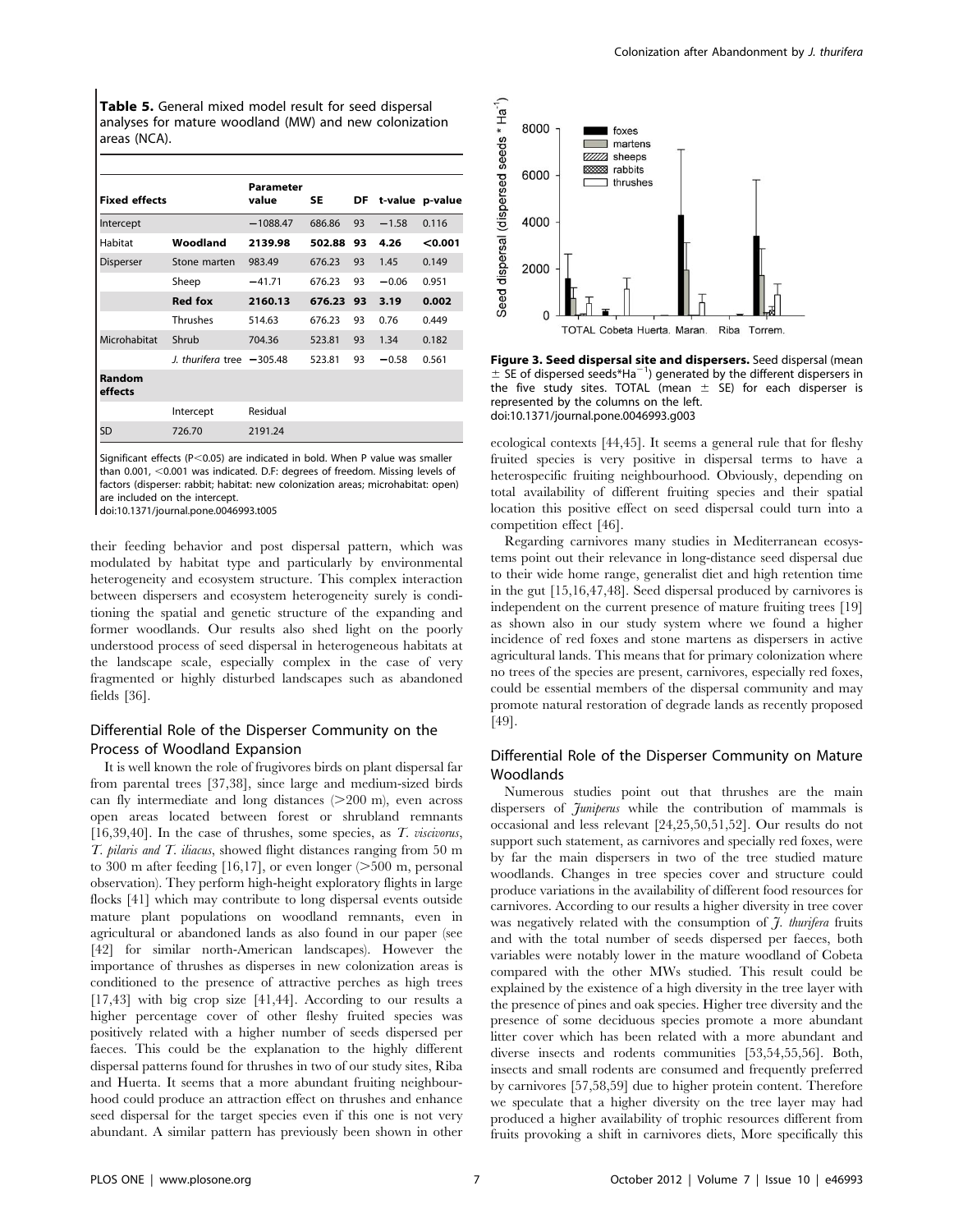

Figure 4. Seed dispersal, habitats, microhabitats and dispersers. Seed dispersal (mean  $\pm$  SE of dispersed seeds\* Ha<sup>-1</sup>) generated by the different dispersers in each microhabitat in Mature Woodland (MW) on the upper panel and New colonization Areas (NCA) on the lower panel. For both panels the first three columns correspond to the mean  $\pm$  SE total dispersed seeds by all dispersers on each microhabitat. Black columns correspond to Mature Woodland and white columns correspond to New colonization areas. doi:10.1371/journal.pone.0046993.g004

hypothesis should help to explain the low seed dispersal generated by carnivores in Cobeta [12]. In support to this hypothesis carnivores' faeces found in the MW of Cobeta contained mainly small-mammals remains (personal observation).

Thrushes' population present in the study area were mainly wintering migrants. In their arrival and during their stay they make prospect flights searching for good patches for feeding and avoiding predators [12,24,60]. According to our results, thrushes profited fruit resources according to their abundance. In the studied sites where  $\tilde{J}$ . thurifera cover and crop were abundant, thrushes dispersed a high and similar quantity of seeds. As a result mature woodlands which offered enough crop size, independently of their spatial structure, and presence of other tree species, would result appropriate for wintering thrushes. Thus, as long as migratory period of thrushes and fruiting moment will be accomplished we could assure that thrushes would be constant and faithful dispersers of  $\tilde{J}$ . thurifera.

# Seed Dispersal and Deposition Pattern Between Microhabitats

As a result of dispersers' deposition pattern, shrubs and open microhabitat will receive more seeds dispersed by carnivores while J. thurifera canopies will receive more seeds dispersed by thrushes. Thrushes and carnivores had a different clumping pattern (1 seed/ faeces for thrushes versus 50 for carnivores) and we detected higher seeds weight for carnivores than thrushes (unpublished data) which suggests the existence of a playground for evolution to operate. Therefore as a result of dispersers behaviour seeds dispersed on open or shrub microhabitats are heavier than those dispersed beneath the crown of  $\tilde{J}$ . thurifera tree. Whether or not heavier seeds in open microhabitats will increase or decrease the probability to be predated, secondary dispersed or germinated and finally established remains unknown. Any case recruitment, and species traits' evolution, would be highly influenced by the interaction among the quantity of seeds do arrive to a microhabitat, the traits selected by dispersers (e.g. seed size) and the environmental characteristics of each microhabitat [61].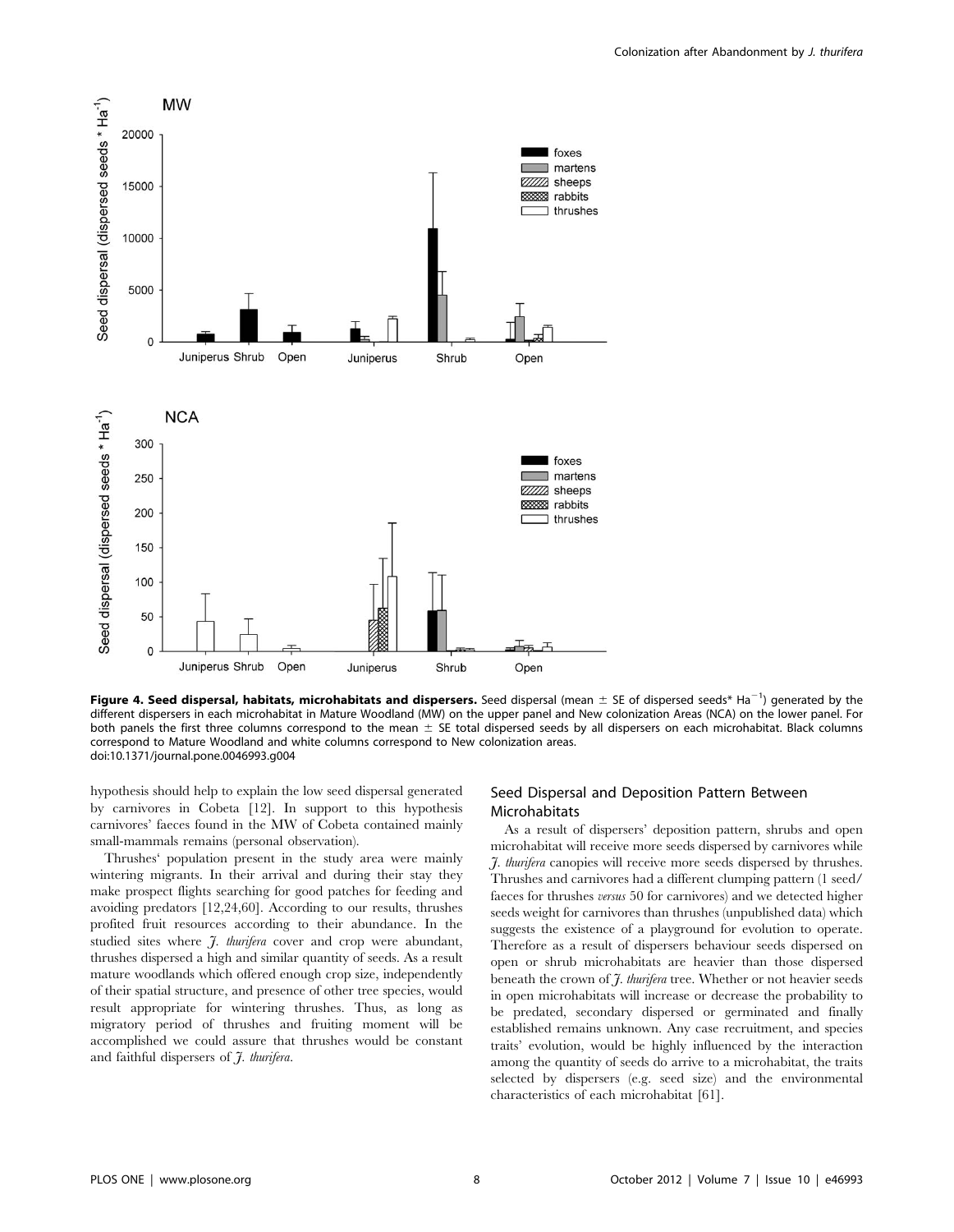

Figure 5. Seed dispersal in agricultural lands. Seed dispersal (mean  $\pm$  SE of dispersed seeds\*  $\text{Ha}^{-1}$ ) generated by each disperser species on panel A and on each study site at the panel B. doi:10.1371/journal.pone.0046993.g005

### Conclusions

Abandonment of agricultural activities has promoted the colonization of many fields by shrub and tree species. For ecosystems dominated by fleshy fruited species, the arrival of seeds as the first step in the process of colonization is mediated by the feeding behaviour and post dispersal deposition pattern of the

## References

- 1. Sala OE, Chapin FS, Armesto JJ, Berlow E, Bloomfield J, et al. (2000) Biodiversity - Global biodiversity scenarios for the year 2100. Science 287: 1770–1774. 10.1126/science.287.5459.1770.
- 2. Lavorel S, Canadell J, Rambal S, Terradas J (1998) Mediterranean terrestrial ecosystems: research priorities on global change effects. Global Ecol. Biogeogr. 7: 157–166. 10.1046/j.1466-822X.1998.00277.x.
- 3. Mottet A, Ladet S, Coque N, Gibon A (2006) Agricultural land-use change and its drivers in mountain landscapes: A case study in the Pyrenees. Agric. Ecosyst. Environ. 114: 296–310. 10.1016/j.agee.2005.11.017.
- 4. Rey Benayas JM, Martins A, Nicolau JM, Schulz JJ (2007) Abandonment of agricultural land: an overview of drivers and consequences. CAB Reviews 057: 1–14.
- 5. Westhoek HJ, van den Berg M, Bakkes JA (2006) Scenario development to explore the future of Europe's rural areas. Agric. Ecosyst. Environ. 114: 7–20. 10.1016/j.agee.2005.11.005.
- 6. Tasser E, Walde J, Tappeiner U, Teutsch A, Noggler W (2007) Land-use changes and natural reforestation in the Eastern Central Alps. Agric. Ecosyst. Environ. 118: 115-129. 10.1016/j.agee.2006.05.004.
- 7. Duncan RS (2006) Tree recruitment from on-site versus off-site propagule sources during tropical forest succession. New For. 31: 131–150. 10.1007/ s11056-004-5395-7.

community of dispersers as shown here. Our results are congruent with our expectations that the role of carnivores is critical for moving seeds into agricultural lands where isolated trees and perches are absent, therefore this functional group of dispersers are a critical member of the dispersal assemblage for promoting the colonization of abandoned fields. Although, in order to describe the importance of seed dispersal in ecological processes, it is essential to take into account the whole dispersal community together with the environmental heterogeneity occurring at the landscape level, (e.g. vegetation cover and composition), as these variables significantly influence dispersers' behaviour. Our results showed a decrease in seed dispersal when tree species apart from J. thurifera are present, therefore in ecosystems where  $\tilde{J}$ . thurifera is not the dominant species its dispersal and therefore regeneration and colonization of abandoned fields could be constrained. This finding together with the results described in  $[62]$  suggest that  $\tilde{7}$ . thurifera open woodlands with a reduced grazing pressure, as occurred in our study sties, could produce a shift of their typical open monospecific woodlands towards a closed and more diverse canopy forest. In this scenario seed dispersal of  $\tilde{\tau}$ , thurifera could result limited. Therefore, having into account that these formations have conservation concerns the diversity of the dispersal community is an important ecosystem feature that should be preserved and even managed (e.g. avoiding hunting thrushes and predators control of medium carnivores such as red foxes and stone martens) in order to promote the colonization of abandoned fields, the regeneration of former woodlands [63], and the ecosystem services provided by them, such as net gain of value habitat, water and nutrient cycling and carbon sink capacity [23].

### Supporting Information

Table S1 Faeces abundance and number of  $\tilde{j}$ . thurifera seeds per faeces. MW: mature woodland. NCA: new colonization areas. AL: active agricultural lands. Mh: Microhabitat. N: Number of faeces\* ha<sup>-1</sup>. Nj: Percentage of faeces with  $\tilde{J}$ . thurifera seeds respect the total number of faeces. S/N: average number of  $\tilde{t}$ , thurifera  $seeds*face^{-1}$ .

(DOCX)

# Author Contributions

Conceived and designed the experiments: BP EV AE FV. Performed the experiments: VSP GEA BP EV. Analyzed the data: GEA BP EV. Wrote the paper: GEA VSP BP EV. Critically reviewed the paper: AE FV.

- 8. Aide T, Cavelier J (1994) Barriers to Lowland Tropical Forest Restoration in the Sierra Nevada de Santa Marta, Colombia. Restor. Ecol. 2: 219–229. 10.1111/ j.1526-100X.1994.tb00054.x.
- 9. Nathan R, Muller-Landau HC (2000) Spatial patterns of seed dispersal, their determinants and consequences for recruitment. Trends Ecol. Evol. 15: 278– 285. 10.1016/s0169-5347(00)01874-7.
- 10. Schupp EW, Jordano P, Gomez JM (2010) Seed dispersal effectiveness revisited: a conceptual review. New Phytol. 188: 333–353. 10.1111/j.1469- 8137.2010.03402.x.
- 11. Fragoso JMV (1997) Tapir-generated seed shadows: scale-dependent patchiness in the Amazon rain forest. J. Ecol. 85: 519–529. 10.2307/2960574.
- 12. Santos T, Tellería JL, Virgós E (1999) Dispersal of Spanish juniper Juniperus thurifera by birds and mammals in a fragmented landscape. Ecography 22: 193– 204.
- 13. Traveset A, Verdú M (2002) A Meta-analysis of the Effect of Gut Treatment on Seed Germination. CAB International 2002 Seed Dispersal and Frugivory: Ecology, Evolution and Conservation Eds DJ Levey, WR Silva and M Galetti: 339–350.
- 14. Russo SE (2003) Responses of dispersal agents to tree and fruit traits in Virolacalophylla (Myristicaceae): implications for selection. Oecologia 136: 80–87. 10.1007/s00442-003-1239-y.